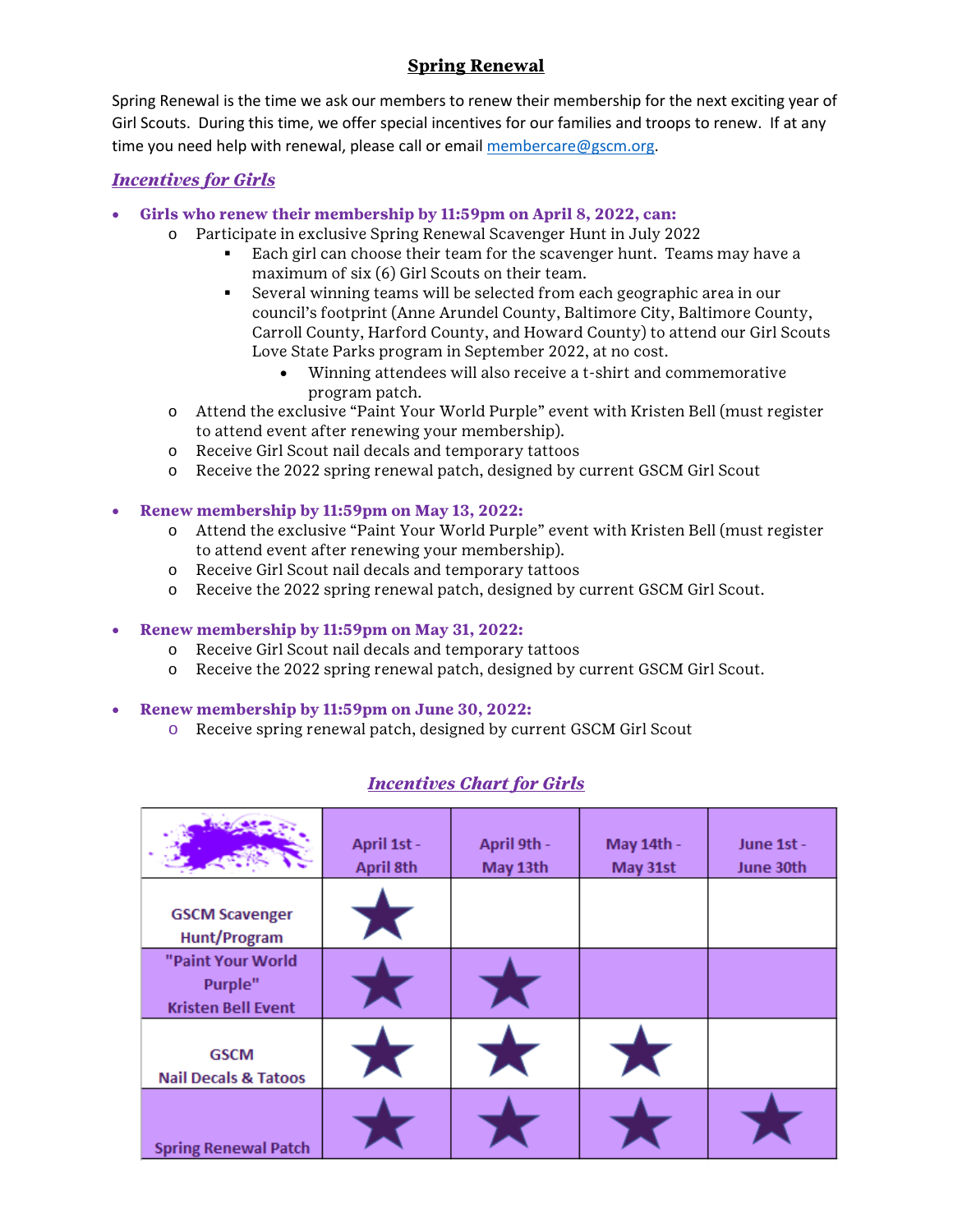## *Qualifications for Troops*

- **Renew 65% of the girls in your troop (must have a minimum of 5 girls in troop). Renew two (2) of the following troop positions: leaders, co-leaders, troop cookie manager or treasurer by 11:59pm on April 30, 2022. Submit the troop End of Year Report (EOY) by 11:59pm on June 30, 2022 to:**
	- o Attend the "Beat the Winter Blues" indoor beach party, in January 2023, for girls and troop leaders only.
	- o Receive a GSCM store 10% discount coupon
	- o Receive an additional \$.08 for each box of cookies your troop sells
- **Renew 65% of the girls in your troop (must have a minimum of 5 girls in troop). Renew two (2) of the following troop positions: leaders, co-leaders, troop cookie manager or treasurer by 11:59pm on May 31, 2022. Submit the troop End of Year Report (EOY) by 11:59pm on June 30, 2022 to:**
	- o Receive a GSCM store 10% discount coupon
	- o Receive an additional \$.08 for each box of cookies your troop sells
- **Renew 65% of the girls in your troop (must have a minimum of 5 girls in troop). Renew two (2) of the following troop positions: leaders, co-leaders, troop cookie manager or treasurer by 11:59pm on June 30, 2022. Submit the troop End of the Year Report (EOY) by 11:59pm on June 30, 2022 to:**
	- o Receive an additional \$.08 for each box of cookies your troop sells

|                                                      | April 1st -<br>April 30th | May 1st -<br>May 31st | June 1st -<br>June 30th |
|------------------------------------------------------|---------------------------|-----------------------|-------------------------|
| "Beat the Winter Blues"<br><b>Indoor Beach Party</b> |                           |                       |                         |
| <b>GSCM Store 10%</b><br><b>Discount Coupon</b>      |                           |                       |                         |
| <b>Cookie Proceeds</b><br>\$.08 per box sold         |                           |                       |                         |

## *Incentives Chart for Troops*